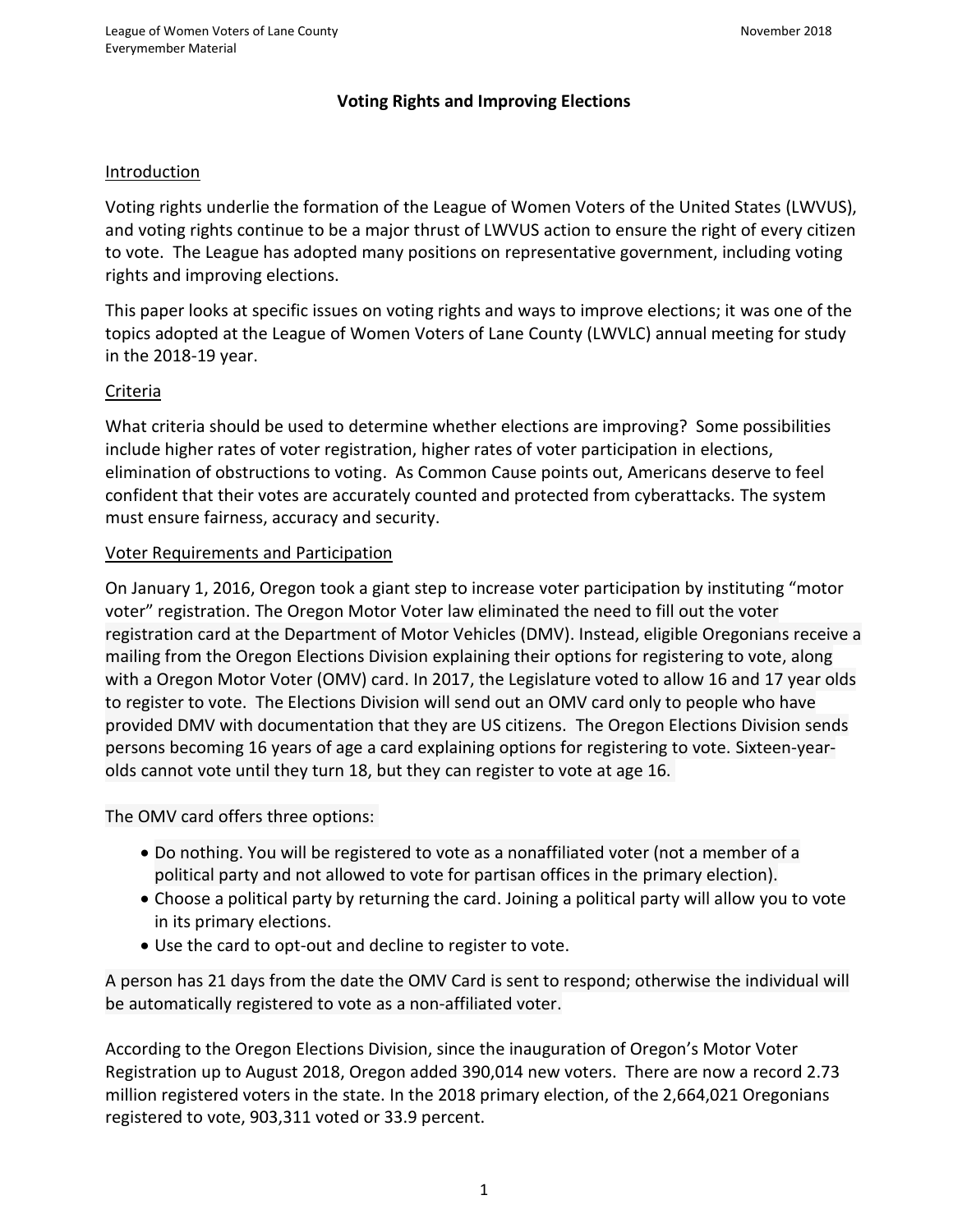At the national level, there are currently three bills in Congress which would affect voting rights:

- The Automatic Voter Registration Act of 2017, SB1353, introduced by Sen. Leahy (D-VT) and Rep. Brady (D-PA) is supported by the LWVUS and would enhance access for eligible voters and modernize the electoral system. SB1353 would require states to establish and operate automatic voter registration systems. The Director of the National Institute of Standards and Technology would develop data management and privacy and security standards for the voter registration information, and all states would be required to meet the national standards. Grants would be available to help states convert their voter registration systems to meet the new standards.
- HR2978 of the 115<sup>th</sup> Congress (2017-2018) would amend the Voting Rights Act of 1965 to allow an official of an Indian tribe to request one or more polling places to be located on tribal lands. The state or political subdivision would be required to provide each requested polling place at no expense to the Indian tribe. There are 189 cosponsors of this bill including four from Oregon: Reps. Blumenauer, Bonamici, DeFazio and Schrader.
- The Protecting American Votes and Elections Act of 2018, legislation introduced by Senators Wyden and Merkley, would require the use of paper ballots and "risk-limiting" audits for all federal elections. In a press conference in Eugene, August 30, 2018, Wyden stated that having a paper ballot will leave a verifiable paper trail and help to ensure elections are free from foreign interference. "Everyone should get a ballot by mail," Wyden said, advocating that the US should have an Oregon-style election. "Now, I don't think we can get that in this Congress. What we can do is get a paper ballot for every American."

### Integrity and Improvement of the Voting System

Several organizations have made suggestions for changes in the voting system to improve elections:

- Common Cause (CC) is a watchdog group based in Washington D.C., founded in 1970 by John W Gardner, a Republican, Secretary of Health, Education, and Welfare under President Lyndon Johnson. Initially it was known for its efforts to end the Vietnam War and lower the voting age from 21 to 18. Its stated issue areas are money in politics, voting and elections, a fair economy, and media and democracy.
- Vox News (VN), a news website that employs explanatory journalism, has proposed changes that could make voting easier or otherwise better on or before Election Day.
- Twenty-seven years ago, in 1991, DePauw University (DU) convened a bipartisan cross section of 18 political specialists, which included Democrats, Republicans, professors, former candidates, consultants, campaigners, pollsters, an author and reformer to make recommendations for changes in the American political system. (See the footnotes for a list of participants in the conference.)

These organizations have proposed the following recommendations for improvement of our elections:

1) Automatic Voter Registration (AVR): Automatically registering eligible voters through the DMV and other government agencies is the best way to streamline our voting systems while keeping them safe, accessible, and up-to-date. AVR ensures that all eligible citizens are registered and can cast ballots and has been adopted in some form in 13 states plus the District of Columbia.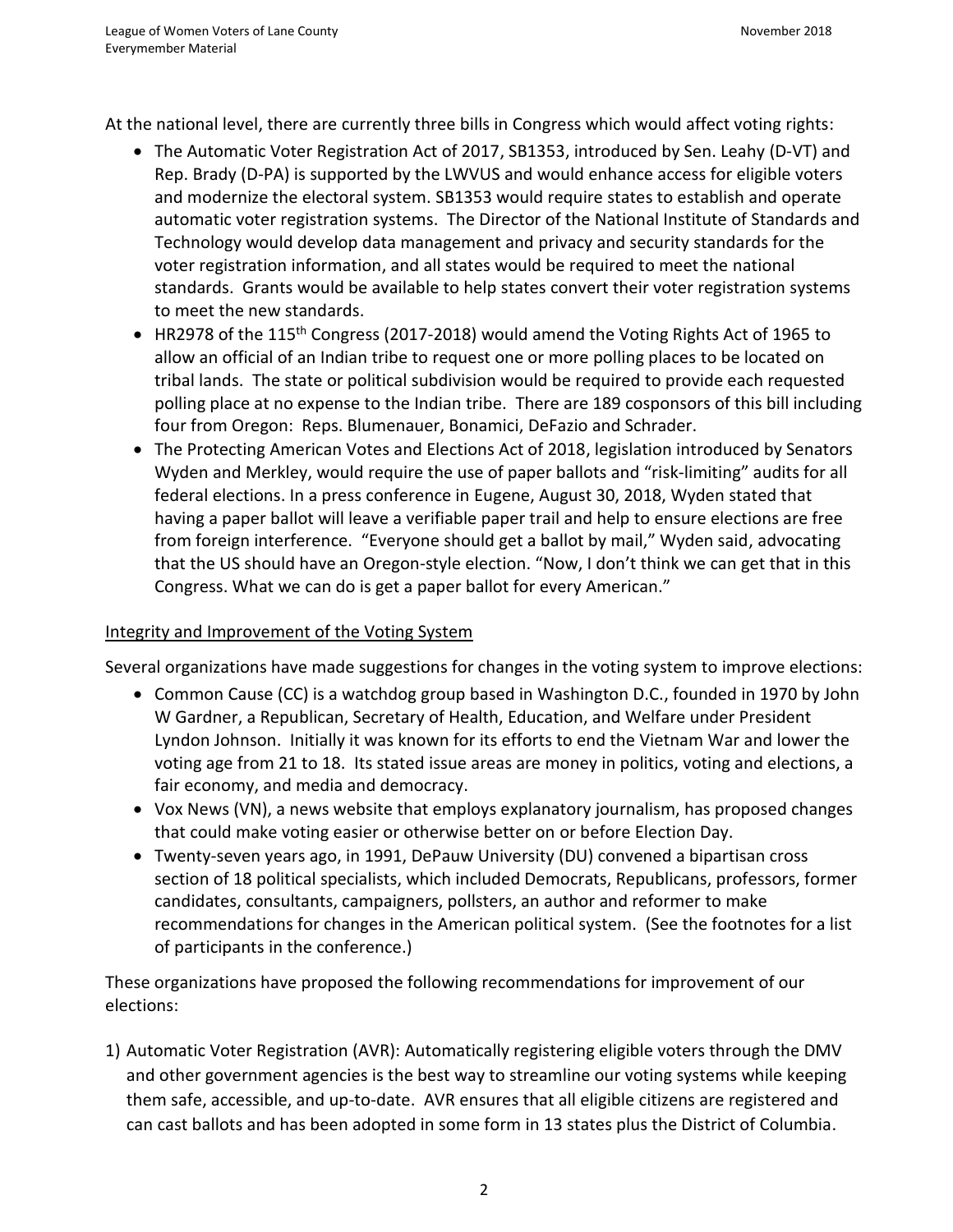All but one state (North Dakota) require people to register to vote. States could take steps to automatically register people to vote, as Oregon has done; or states could do away with registration, as North Dakota has, allowing people instead to prove on Election Day that they live in the state with a state-issued ID or other identification documents. AVR helps ensure that all eligible citizens get registered and can cast their ballots. AVR increases security and reaches eligible voters, no matter their party preference, who haven't registered so that they can participate in our democracy. (CC and VN)

- 2) Election day/same day registration: Allowing eligible citizens to register and vote on Election Day and during an early voting period. (CC)
- 3) Online voter registration: Allowing eligible citizens to register to vote safely and conveniently or update information via secure government websites. (CC)
- 4) Pre-registration for high school students: Allowing 16 and 17-year-old high school students to pre-register to vote so that when they turn 18 their registration will automatically be activated. (CC)
- 5) Establish a national popular vote for presidential elections to replace the current electoral college system. (CC) The League of Women Voters of the United States (LWVUS) also supports this measure.
- 6) Ensure paper backups of our voter registration data bases and electronic voter rolls. (CC)
- 7) Require risk-limiting post-election audits of ballots to confirm that reported election results are accurate. (CC)
- 8) Retire old and outdated voting machines, upgrade the technology we use, and move towards employing paper ballots in all states. (CC)
- 9) Eliminate the use of online voting, email and internet voting. (CC)
- 10) Change election day or make election day a holiday: Election Day wa[s officially set](http://www.vox.com/policy-and-politics/2016/10/26/13375172/election-day-tuesday-voting) in 1845, when a Tuesday in early November was a convenient time for farmers to vote. Since then, a lot has changed — most importantly, Tuesday is now in the middle of the workweek for the typical 9-to-5 employee. Changing Election Day to a weekend or even extending it to an entire week could help make voting easier for people. (VN)
- 11) Allow or expand early voting: [Thirty-four](https://ballotpedia.org/Early_voting) states already allow no-excuse early voting, although some limit it to one or two weeks, weekdays, and, worse, 9-to-5 office hours. But a few states have proven that it's possible to offer much more expansive voting windows; Minnesota, for example, allows early voting 46 days before Election Day. Others, like Maine and Iowa, allow voting as soon as ballots are available, which can be as early as 45 days before Election Day. (VN)
- 12) Move some or all voting to mail: Colorado, Oregon and Washington vote only by mail. There are some concerns with allowing only mail-in voting, including ballots lost in the mail and potentially making it easier for family members or peers to coerce a person into voting a certain way. (VN)
- 13) Relax strict voter ID laws: Over the past few years, [more states](http://www.vox.com/2016/8/4/12369778/voter-restrictions-id-laws-supreme-court) have adopted strict laws that limit what IDs someone needs to show on Election Day to vote. For example, they might allow a government-issued photo ID as proof to vote, but ban a student ID or bank statement. This is supposedly to combat voter impersonation, but this kind of voter fraud is very rare anyway  $$ between 2000 and 2014, there were [only 35 credible allegations of voter impersonation,](http://www.vox.com/policy-and-politics/2016/10/31/13478134/voter-fraud-id-2016-trump) while more than one billion ballots were cast. So maybe these laws can be relaxed to allow more forms of ID or not require an ID at all. (VN)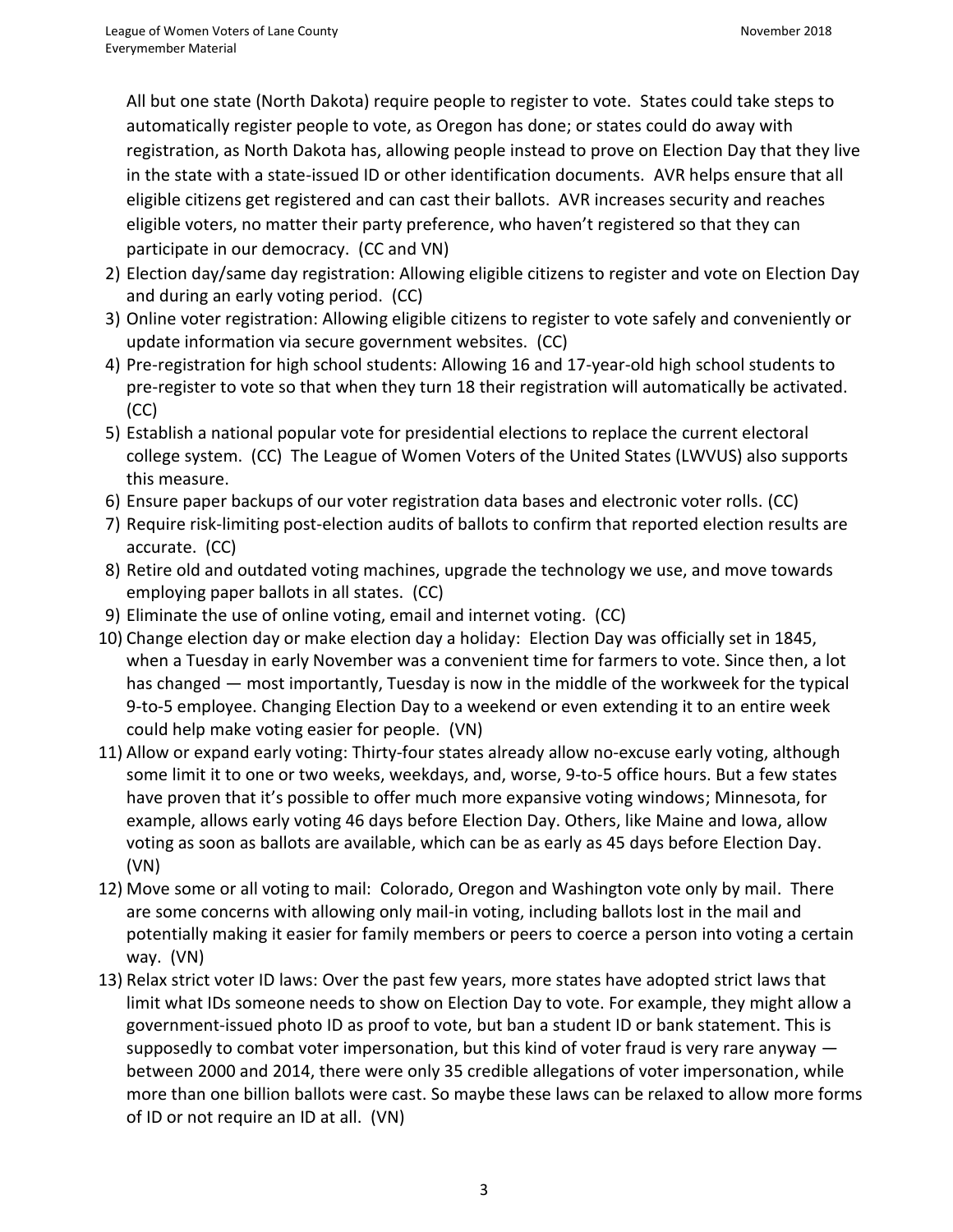- 14) Make voting easier for people with disabilities: People with disabilities can face huge challenges when they head to the voting booth, from difficulty reading a ballot to a lack of wheelchairaccessible ramps. According to [a 2013 study](http://vote.caltech.edu/working-papers/116) by Rutgers University associate professor Lisa Schur, three million more people would turn out to vote if Americans with disabilities voted at the same rate as otherwise similar people without disabilities. But Schur reported that previous research has found that only 27 percent of polling places in 2008 posed no potential impediments to people with disabilities. (VN)
- 15) Make voting compulsory: This wouldn't necessarily make voting easier, but it could drive a lot more people to the polls. As [Dylan Matthews wrote for Vox,](http://www.vox.com/2014/11/11/7155285/australia-compulsory-voting-turnout-midterm) making voting compulsory is one of the few ideas that really is proven to increase voter turnout. And that would make American government more representative of all the people that it's supposed to work for. (VN)
- 16) Require television broadcasters to provide free air time to candidates in all contested federal elections. This idea gives challengers, who usually have less money and less name recognition than do incumbents, a more equal opportunity to present their ideas to voters. (DU)
- 17) Require candidates to appear on camera at the end of political advertisements to say that they approve of the advertising messages and that their campaign committees have paid for them. This idea is designed to make candidates publicly accept responsibility for negative campaign commercials. (DU)
- 18) Require at least two televised debates between candidates for president. U.S. Senate and U.S. House in all contested races. Lines in red ink reading "Has Refused to Debate Opponent" would appear on the ballot next to the names of candidates who won't debate. (DU)
- 19) Establish an ad hoc committee to monitor the quality of public opinion polls taken and reported by newspapers, televisions and networks. This committee would have no sanctioning power over the media, but it would issue a report when it found poll results to be misinterpreted. (DU)
- 20) Transfer the redrawing of congressional district lines from the hands of incumbent congressmen and legislators to a nonpartisan commission. (DU) The LWVUS also supports this recommendation.
- 21) Make members of the US House of Representatives, who now face election every two years, instead stand for election every four years at the same time the president is elected. This idea is designed to temper the excesses of divided government – a president of one party and a congress of the other party – and to prevent congressmen from insulating themselves from the currents of national voter opinion. (DU)
- 22) Add a new line to the election ballot that says "Favors a New Election." If that option gets more votes than any candidate on the ballot, a new election with new candidates would be ordered. (DU)

# Election Security in Oregon: Ensuring the Accuracy of Your Vote

Security is clearly an important factor in ensuring that the voting system is fair and accurate. The Oregon centralized voter registration (OCVR) system is managed at the state level and includes provision of security for each county's information. There is considerable redundancy in the security system to ensure against the loss of voter registration information in the event of a breach of security or a natural disaster, such as an earthquake or flood. To date, there have been no breaches of security in the voter registration system in Oregon.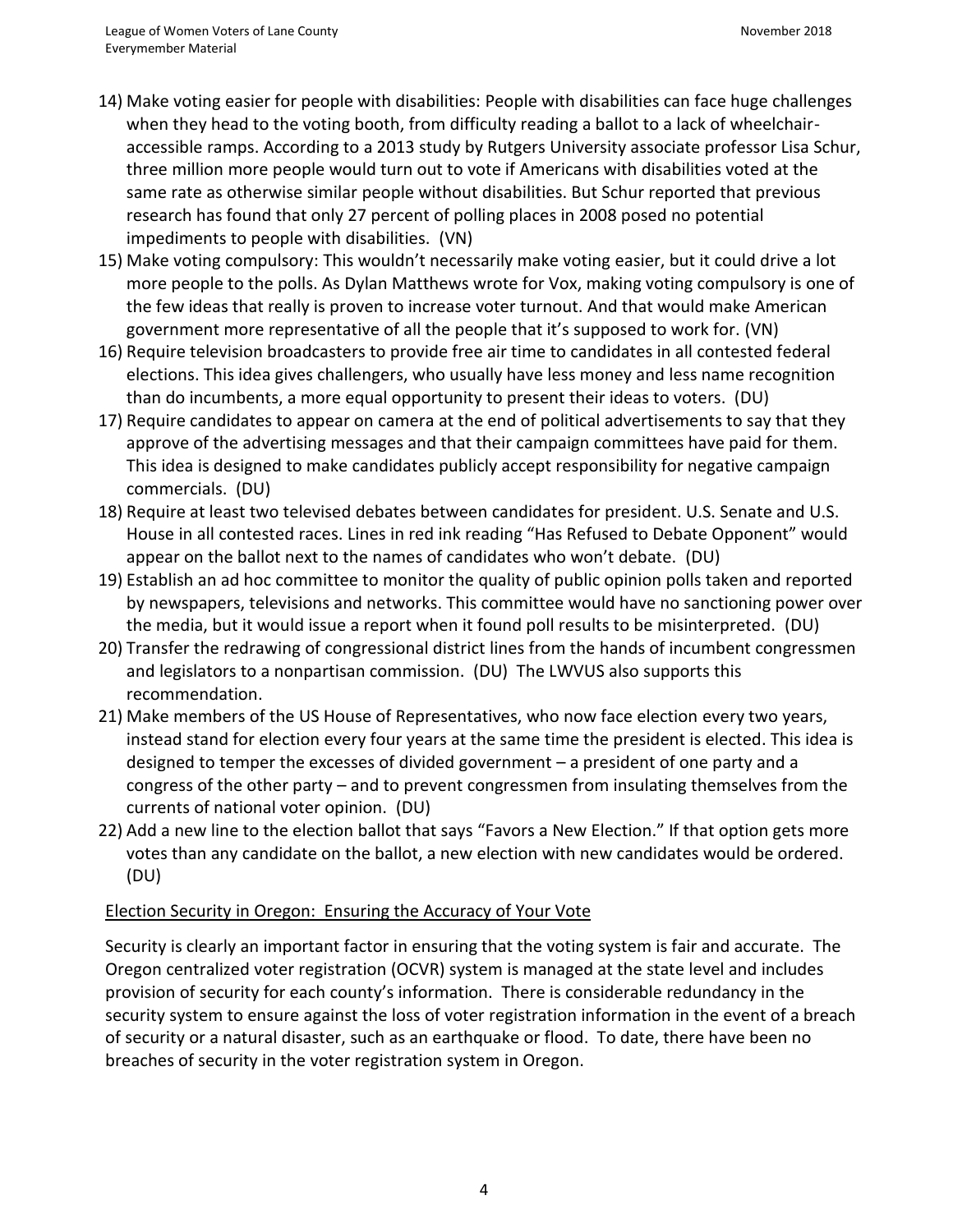Oregon elections are secure, not because there aren't any threats, but because there are detailed processes and procedures in place that are continuously evaluated to identify improvements and to develop contingency plans, ensuring that the systems and the votes are secure.

For example, the signature on the ballot return envelope is compared to the signatures in the voter registration record, and the ballot is counted only if the signatures match. Another security feature is that all elections in Oregon must be conducted using a paper ballot.

Other security features include:

- Every county elections office files a security plan with the Secretary of State every year that details the tools and processes they use to secure elections in their county.
- Each day a copy of the voter registration database is backed up and saved to ensure accurate information is preserved should a hacker gain access.
- All voting systems (machines and programs) used to count ballots in Oregon have been certified by a federally accredited voting system test laboratory and have been further analyzed to ensure the system is secure before the Secretary of State approved of their use.
- All ballots are counted in secure rooms at each of Oregon's 36 county election offices. Security cameras are in place to record 24 hours a day. No voting systems are connected to the internet.
- Prior to any ballots being counted, counties test voting systems for logic and accuracy. This testing entails marking test ballots and running them through the vote counting machines to ensure results produced by the voting machines match how the test ballots were marked. This same process is followed after the election to confirm there was no change to the programming.
- Finally, after the election and prior to certification of the results, an audit of randomly sampled ballots is conducted. This audit requires human beings to review every ballot in the random sample to prove that results produced by the vote counting machines accurately reflect the marks made by voters.

The US Department of Homeland Security and the FBI have confirmed that no vote-tally systems in Oregon or anywhere else in the US have been hacked. You can have confidence that your ballot will be counted as you mark it and that there will be no tampering with the ballot at any step in the election process.

## Recent Improvement in Oregon Elections

Dennis Richardson, Oregon Secretary of State, has turned to Facebook to reach out to inactive voters. "Utilizing cutting-edge technologies to empower eligible voters isn't just something we can do — it's something we must do if we're serious about outreach," Richardson said in announcing what he called the first-of-its-kind program. Oregonians can become inactive voters after being mailed a ballot or other election material that is returned as undeliverable; not voting or registering in 10 years; if their ballot has been challenged; or if they're imprisoned on a felony conviction. Under Oregon law, the right to vote is restored upon release from incarceration.

Richardson's chief of staff, Deb Royal, said that inactive voters who are Facebook users and are Oregon residents will receive a video featuring Richardson encouraging them to update their registration in order to receive a ballot in the mail.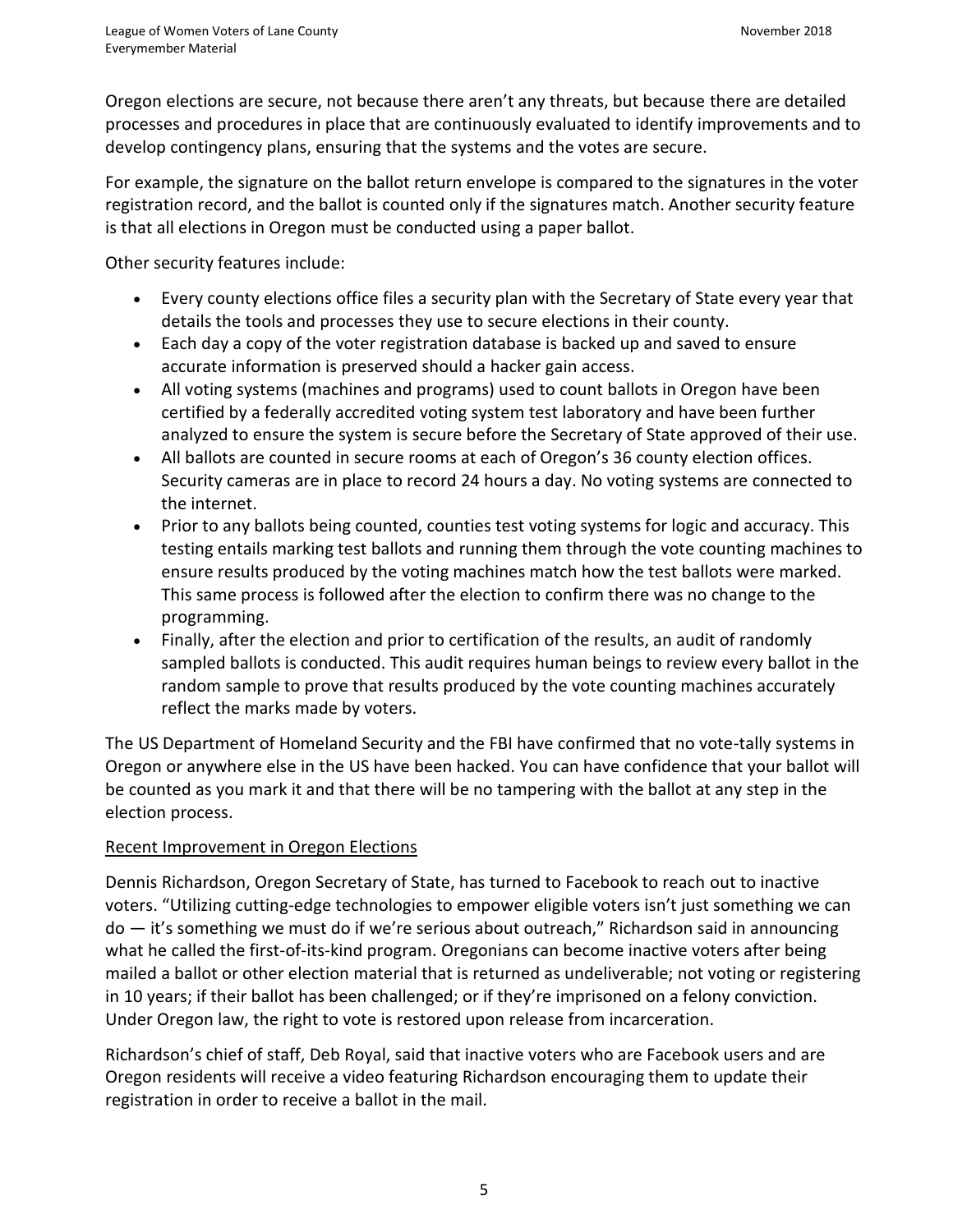### Improving Elections in Lane County

The Motor Voter bill has increased the number of registered voters in Lane County. Lane County Clerk Cheryl Betschart reports the following information on the impact of the Motor Voter legislation in Lane County:

| Date         | Registration<br><b>Total</b> | Annual<br>Percentage<br>Growth |
|--------------|------------------------------|--------------------------------|
| January 2016 | 206,182                      |                                |
| January 2017 | 245,513                      | 19.08                          |
| January 2018 | 247,371                      | 0.76                           |

The growth in voter registrations so far in 2018 is as follows:

| Date             | Registration<br><b>Total</b> | Percentage<br>Growth |
|------------------|------------------------------|----------------------|
| January 2018     | 247,371                      |                      |
| <b>July 2018</b> | 251,739                      | 1.77                 |
| September 2018   | 255,162                      | 1.36                 |

Overall, voter registration has increased 23.76 percent from January 2016 to September 2018,

The Lane County Elections Office receives daily updates from the state on new and updated voter registration information, which is transmitted electronically to the county.

One of the most important ways to improve elections is to provide more publicity on the importance of voting and to provide education on the issues. It's important to consult multiple sources of information on ballot issues and to stick to the facts when casting a vote.

Providing a postage-paid envelope with the ballots might improve the rate of ballot return, particularly in rural areas where ballot drop boxes are not readily available and post offices may also be some distance for rural voters.

#### Discussion Questions

- 1. Which of the suggestions in the everymember material do you think would most improve elections in Lane County and Oregon? Why?
- 2. Are there suggestions that you think would not work with Oregon's vote-by-mail system?

### References

- 1. Source: Steve Trout, Oregon Secretary of State office.
- 2. [https://www.oregonlive.com/politics/index.ssf/2016/11/turnout\\_among\\_oregon\\_motor\\_v](https://www.oregonlive.com/politics/index.ssf/2016/11/turnout_among_oregon_motor_vot.html) [ot.html](https://www.oregonlive.com/politics/index.ssf/2016/11/turnout_among_oregon_motor_vot.html)
- 3. https://sos.oregon.gov/elections/Documents/Voter-Turnout-History-Primary.pdf
- 4. [https://www.congress.gov/bill/115th-congress/senate-bill/1353/text,](https://www.congress.gov/bill/115th-congress/senate-bill/1353/text) accessed 9/7/2018